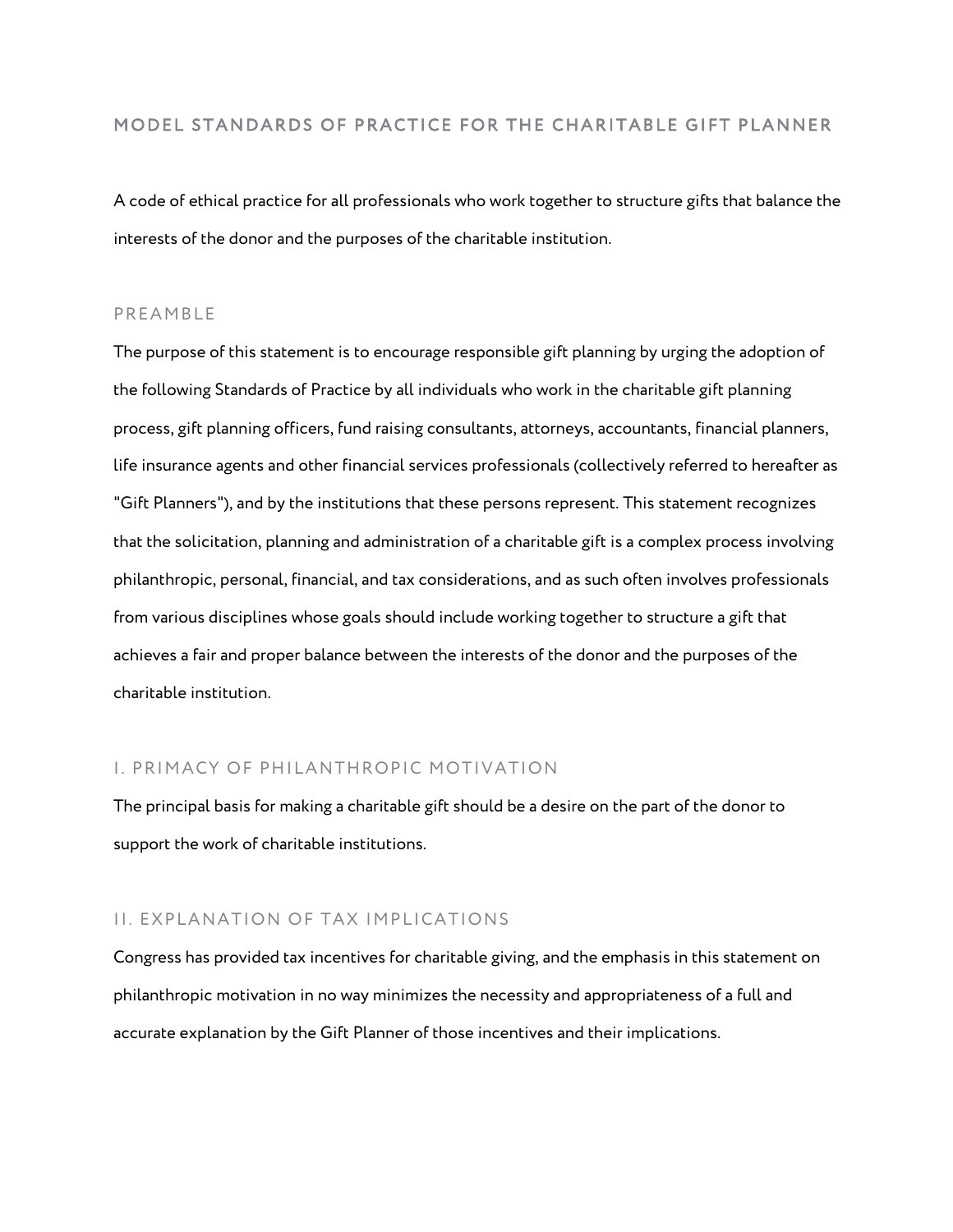#### III. FULL DISCLOSURE

It is essential to the gift planning process that the role and relationships of all parties involved, including how and by whom each is compensated, be fully disclosed to the donor. A Gift Planner shall not act or purport to act as a representative of any charity without the express knowledge and approval of the charity, and shall not, while employed by the charity, act or purport to act as a representative of the donor, without the express consent of both the charity and the donor.

### IV. COMPENSATION

Compensation paid to Gift Planners shall be reasonable and proportionate to the services provided. Payment of finders fees, commissions or other fees by a donee organization to an independent Gift Planner as a condition for the delivery of a gift are never appropriate. Such payments lead to abusive practices and may violate certain state and federal regulations. Likewise, commission-based compensation for Gift Planners who are employed by a charitable institution is never appropriate.

## V. COMPETENCE AND PROFESSIONALISM

The Gift Planner should strive to achieve and maintain a high degree of competence in his or her chosen area, and shall advise donors only in areas in which he or she is professionally qualified. It is a hallmark of professionalism for Gift Planners that they realize when they have reached the limits of their knowledge and expertise, and as a result, should include other professionals in the process. Such relationships should be characterized by courtesy, tact and mutual respect.

#### VI. CONSULTATION WITH INDEPENDENT ADVISORS

A Gift Planner acting on behalf of a charity shall in all cases strongly encourage the donor to discuss the proposed gift with competent independent legal and tax advisors of the donor's choice.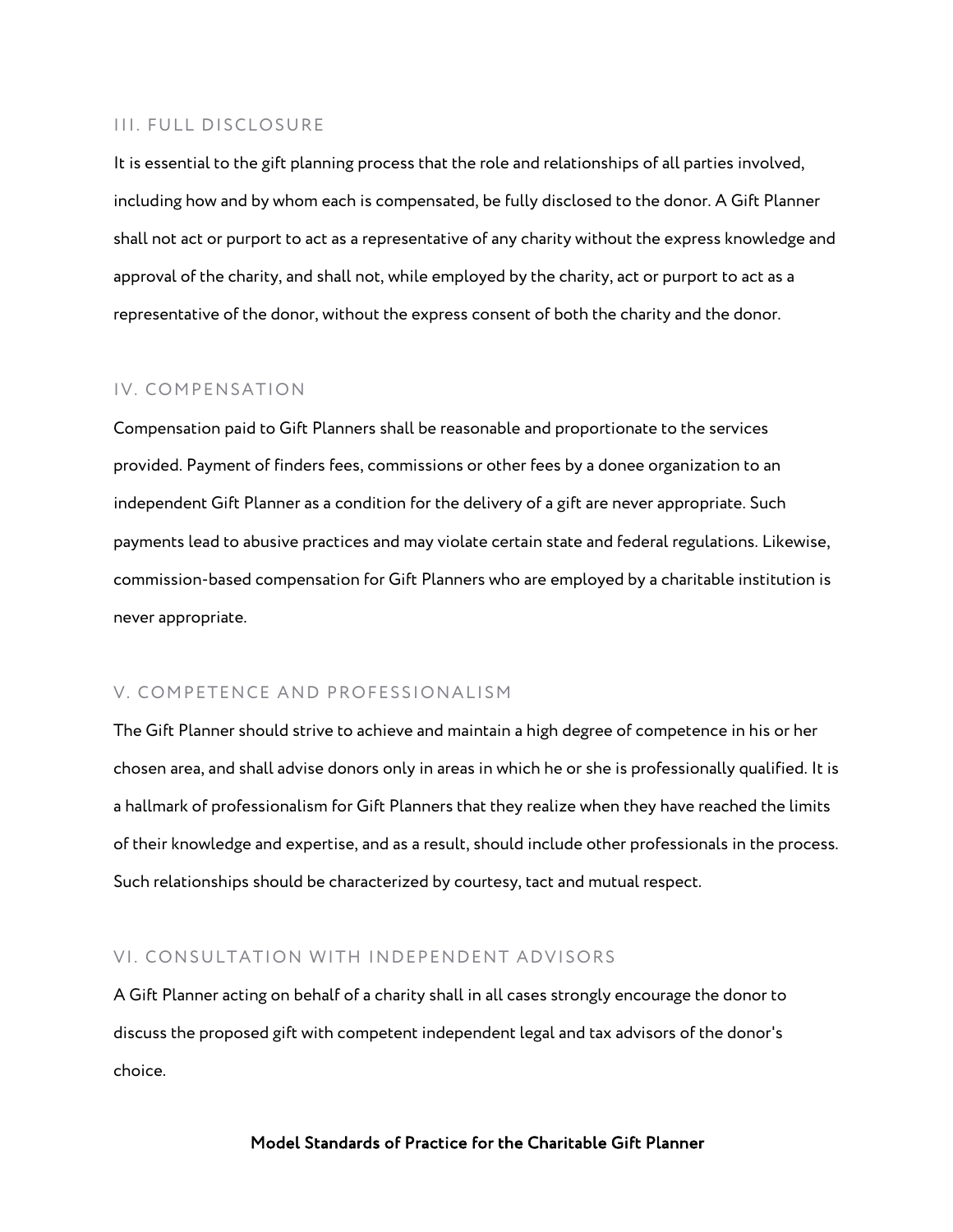### VII. CONSULTATION WITH CHARITIES

Although Gift Planners frequently and properly counsel donors concerning specific charitable gifts without the prior knowledge or approval of the donee organization, the Gift Planners, in order to insure that the gift will accomplish the donor's objectives, should encourage the donor, early in the gift planning process, to discuss the proposed gift with the charity to whom the gift is to be made. In cases where the donor desires anonymity, the Gift Planners shall endeavor, on behalf of the undisclosed donor, to obtain the charity's input in the gift planning process.

### VIII. DESCRIPTION AND REPRESENTATION OF GIFT

The Gift Planner shall make every effort to assure that the donor receives a full description and an accurate representation of all aspects of any proposed charitable gift plan. The consequences for the charity, the donor and, where applicable, the donor's family, should be apparent, and the assumptions underlying any financial illustrations should be realistic.

### IX. FULL COMPLIANCE

A Gift Planner shall fully comply with and shall encourage other parties in the gift planning process to fully comply with both the letter and spirit of all applicable federal and state laws and regulations.

### X. PUBLIC TRUST

Gift Planners shall, in all dealings with donors, institutions and other professionals, act with fairness, honesty, integrity and openness. Except for compensation received for services, the terms of which have been disclosed to the donor, they shall have no vested interest that could result in personal gain.